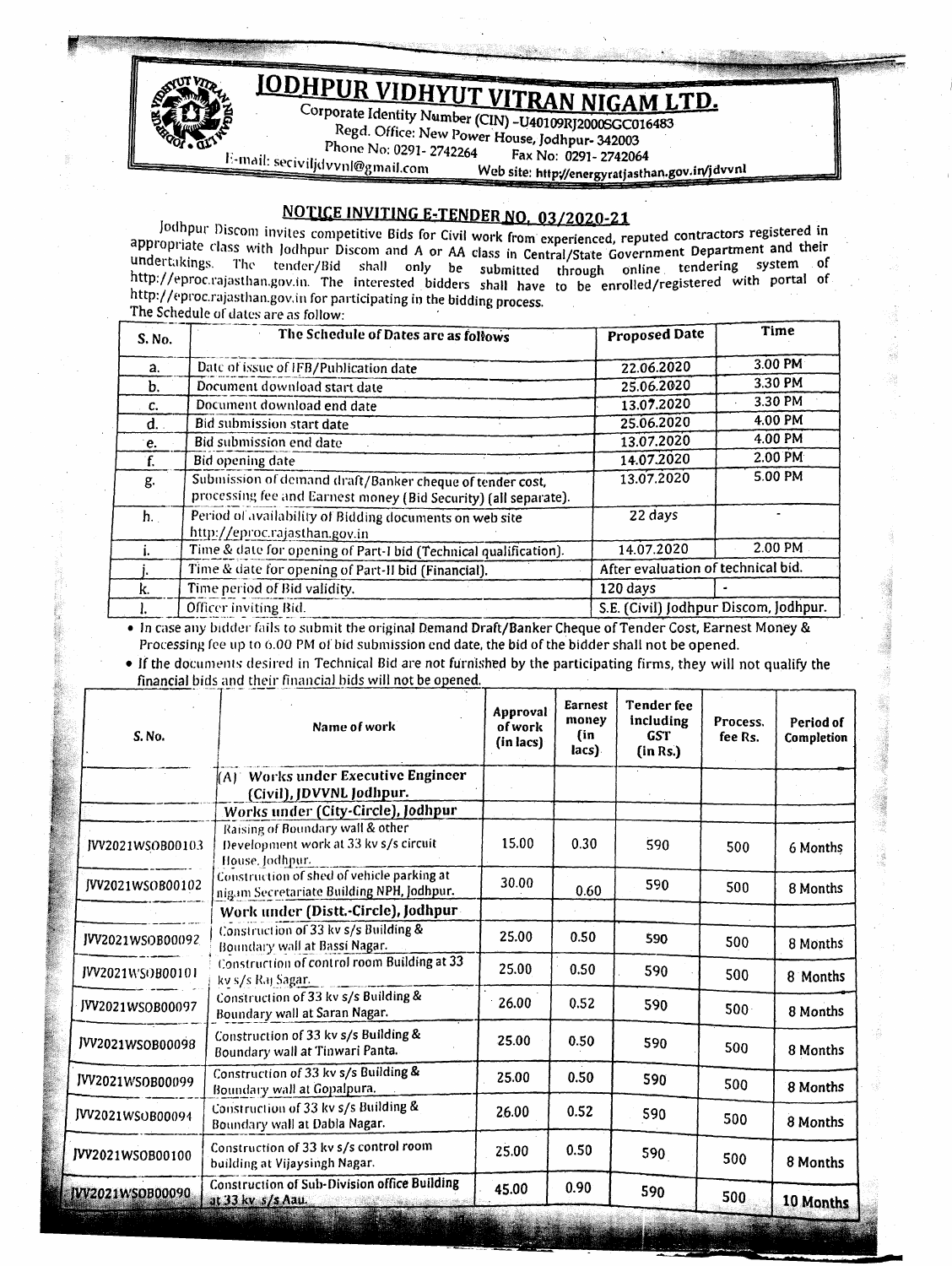|                  | Construction of store shed, Transformer                                                                                    |       |                    |     |     |           |
|------------------|----------------------------------------------------------------------------------------------------------------------------|-------|--------------------|-----|-----|-----------|
| IVV2021WS0B00091 | loading & Unloading platform at 33 kv s/s<br>Aau.                                                                          | 35.00 | 0.70               | 590 | 500 | 8 Months  |
| JVV2021WSOB00095 | Realignment of Boundary wall at 33 kv s/s<br>Bhomsagar.                                                                    | 6.00  | 0.12               | 236 | 500 | 4 Months  |
| IVV2021WS0B00093 | Construction of 33 kv s/s Building &<br>Boundary wall at Ram Nagar.                                                        | 22.00 | 0.44               | 590 | 500 | 8 Months  |
| JVV2021WS0B00096 | Construction of 33 kv s/s Building &<br>Boundary wall at Bhesair Kutri (Jogimagra).                                        | 22.00 | 0.44               | 590 | 500 | 8 Months  |
| JVV2021WSOB00087 | Construction of 33 kv s/s Building & Boundary<br>wall at Dera (Pandit Ji ki Dhani), Osiya (R/W).                           | 30.00 | 0.60               | 590 | 500 | 8 Months  |
| JVV2021WSOB00088 | Construction of 33 kv s/s Building & Boundary<br>wall at Kalyanpura (Amla).                                                | 30.00 | 0.60               | 590 | 500 | 8 Months  |
| JVV2021WSOB00089 | Construction of 33 kv s/s Building & Boundary<br>wall at Lichaniyo Ki Dhani.                                               | 30.00 | 0.60               | 590 | 500 | 8 Months  |
|                  | Works under O&M Circle Pali                                                                                                |       |                    |     |     |           |
| JVV2021WSOB00076 | Providing fencing around the 11/0.4 kv<br>Transformer Platform under city Sub-div. Ist,<br>Pali.                           | 7.50  | 0.15               | 236 | 500 | 6 months  |
|                  | (B) Works under Executive Engineer<br>(Civil), JDVVNL Barmer                                                               |       |                    |     |     |           |
| JVV2021WS0B00105 | Construction of 33 kv s/s Building &<br>Boundary wall at Baleba.                                                           | 20.00 | 0.40               | 590 | 500 | 8 months  |
| JVV2021WS0B00104 | Construction of 33 kv s/s Building &<br>Boundary wall at Deepala.                                                          | 28.00 | 0.56               | 590 | 500 | 8 months  |
|                  | Works under O&M Circle Jalore.                                                                                             |       |                    |     |     |           |
| JVV2021WS0B00062 | Construction of 33 kv s/s Building &<br>Boundary wall at Godaro ki Dhani.                                                  | 30.00 | 0.60               | 590 | 500 | 8 Months  |
|                  | (C) Works under Executive Engineer<br>(Civil), JDVVNL Bikaner.                                                             |       |                    |     |     |           |
|                  | <b>Works under Bikaner</b>                                                                                                 |       |                    |     |     |           |
| JVV2021WS0B00078 | Const. of Sub-Division office building at<br>Mahajan.                                                                      | 45.00 | 0.90               | 590 | 500 | 10 Months |
| JVV2021WSOB00092 | Const. of Sub-Division office Building for<br>AEN (O&M)Panchu.                                                             | 45.00 | 0.90               | 590 | 500 | 10 Months |
| JVV2021WSOB00081 | Renovation of damaged wall along with<br>approach road and development work at 33<br>KV S/S Akkasar-I and Akkasar-II.      | 9.80  | 0.196              | 236 | 500 | 6 Months  |
| JVV2021WSOB00080 | Construction of toilet, raising of boundary<br>wall and development work at 33 KV S/S<br>Moondsar.                         | 9.00  | 0.18               | 236 | 500 | 6 Months  |
| JVV2021WSOB00082 | Raising of boundary wall along with<br>development work at S-Div Store at O&M<br>Sub-Division Napasar                      | 9.50  | 0.19               | 236 | 500 | 6 Months  |
| JVV2021WSOB00079 | Renovation of Nigam store at Adarsh Colony,<br>Bikaner.                                                                    | 8.50  | 0.17               | 236 | 500 | 6 Months  |
|                  | Works under Hanumangarh Circle                                                                                             |       |                    |     |     |           |
|                  |                                                                                                                            |       |                    |     |     |           |
| JVV2021WSOB00086 | Recarpet of Bitumen Road with development<br>work of campus circle office. ACOS campus,<br>Satipura campus at Hanumangarh. | 8.00  | 0.16<br>$\epsilon$ | 236 | 500 | 4 Months  |
|                  | Works under Circle Churu                                                                                                   |       |                    |     |     |           |
| JVV2021WSOB00083 | Const. of 33 KV S/S Bldg, B/wall & approach<br>road at 33/11 kv s/s Lunasar.                                               | 22.00 | 0.44               | 590 | 500 | 8 Months  |
| JVV2021WSOB00085 | Const. of 33 KV S/S Bldg, B/wall & approach<br>road at 33/11 kv s/s Bijrasar.                                              | 22.00 | 0.44               | 590 | 500 | 8 Months  |
| JVV2021WSOB00084 | Const. of 33 KV S/S Bldg , B/wall & approach<br>road at 33/11 kv s/s Dhani Raikan.                                         | 22.00 | 0.44               | 590 | 500 | 8 Months  |
|                  |                                                                                                                            |       |                    |     |     |           |

## Terms & conditions:

4.

- Tender shall be submitted online only through http://eproc.rajasthan.gov.in the tender documents can be downloaded from this web site. The tender documents can be seen in respective Division offices in office hours.  $1.$
- 
- from this web site. The tender documents can be seen in respective *Litiana* since movies in since fours.<br>Bidders should be registered with GST Department. The copy of GST registration shall have to be uploaded in tenderin  $2.$  $3.$
- (http://sppp.cogesthan.gov.ar).<br>The contractor must have sufficient experience of execution of similar type of works in Govt. Department/Public Enterprises.